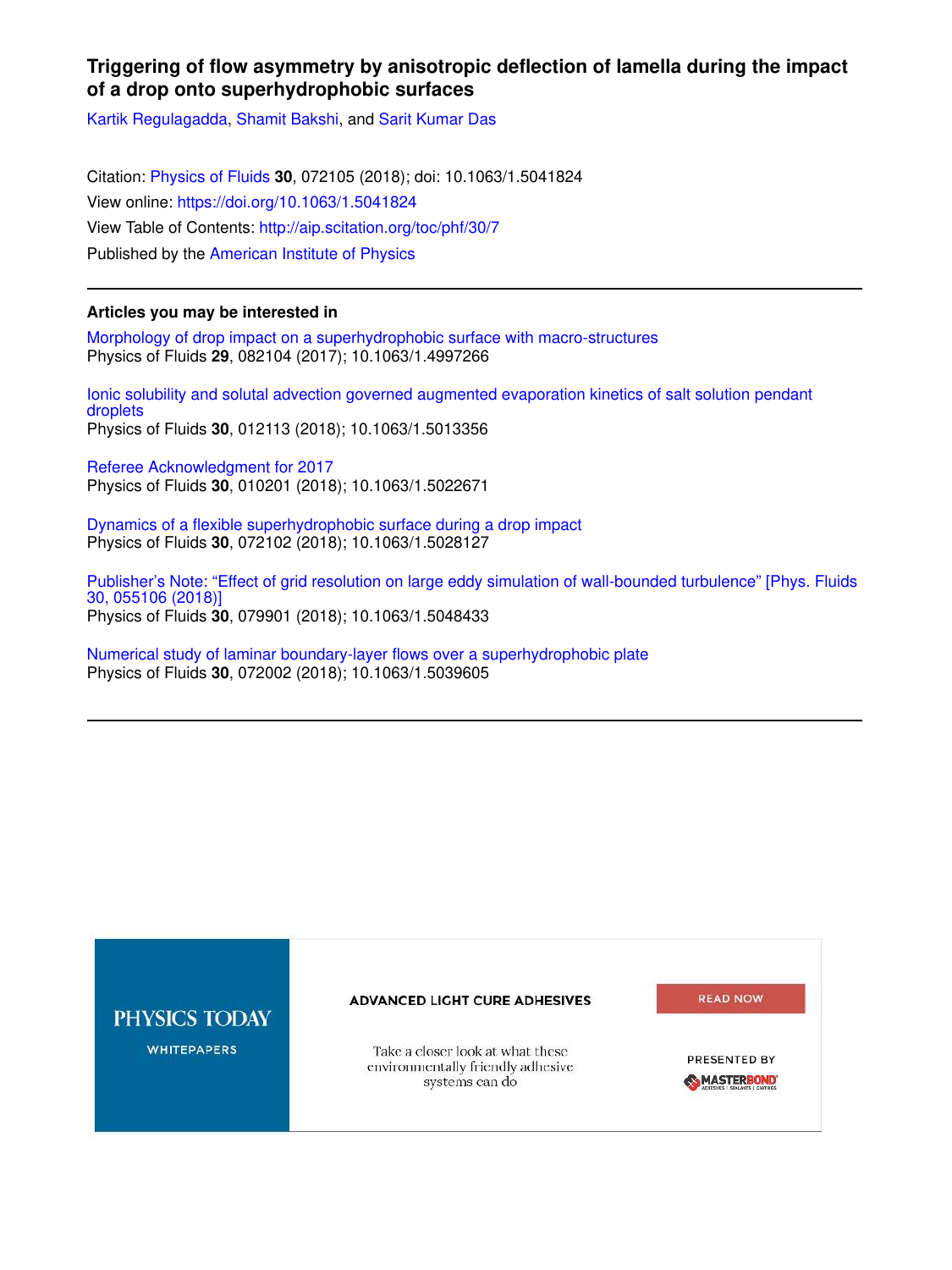

# **Triggering of flow asymmetry by anisotropic deflection of lamella during the impact of a drop onto superhydrophobic surfaces**

Kartik Regulagadda, Shamit Bakshi,<sup>a)</sup> and Sarit Kumar Das<sup>b)</sup>

*Department of Mechanical Engineering, Indian Institute of Technology, Madras, Tamil Nadu 600036, India*

(Received 27 May 2018; accepted 8 July 2018; published online 26 July 2018)

A water drop impacting a superhydrophobic surface (SHS) rebounds completely with remarkable elasticity. For a given drop size, the time of contact on a flat SHS remains constant. However, recent studies show that the contact time can be reduced further by triggering an asymmetry in the hydrodynamics of impact. This can be achieved in different ways; an example being the impact on a cylindrical SHS with a curvature comparable to the drop. Here, the anisotropic flow generated from the tangential momentum and elliptical footprint of the drop before the crash leads to the formation of lobes. In the present work, we perform drop impact experiments on a bathtub-like SHS and show that the radial anisotropy can be triggered even in the absence of both the tangential momentum and noncircular footprint. This is shown to be a consequence of lamella deflection during the drop spreading. The reduction in contact time is quite clearly evident in this experimental regime. *Published by AIP Publishing.* https://doi.org/10.1063/1.5041824

## **I. INTRODUCTION**

The impact of a droplet onto solid surfaces is ubiquitous in nature and practical applications. The patterns of the impact as discussed in the pioneering work of Worthington<sup>1</sup> brought out a significant understanding of the hydrodynamics. Various studies over the years revealed that surface wettability is a key factor in deciding the outcome of impact. The first investigation of Wenzel<sup>2</sup> in designing water-repellent fabrics made significant progress in analysing the surface wettability. This analysis is extended to porous surfaces by Cassie and Baxter.<sup>3</sup> Later, it was shown that the manipulation of surface texture can produce superhydrophobic surfaces (SHSs) with remarkable water-repellency.<sup>4</sup>

In this context, it may be useful to look at the example of the spray cooling process. This is a technique where cold drops are impinged onto hot surfaces to remove heat. However, when the surface temperature is at/above the Leidenfrost point, a complete drop rebound is observed. This is due to the formation of a stable vapour film between the impacting drop and the surface. $5.6$  The vapor film reduces the time of dropsurface interaction and drastically reduces the effectiveness of the spray cooling process. On the contrary, some applications like anti-icing,<sup>7,8</sup> self-cleaning,<sup>9–11</sup> and so on require rapid shedding of the drop. This can be achieved with low energy surfaces like SHSs (without heating the surface). Richard *et al.*<sup>12</sup> showed that the contact time of a bouncing drop on a macroscopically flat SHS is constant for a wide range of Weber numbers (*We* > 1), where  $W_e = \rho U_0^2 R_0 / \sigma$  ( $\rho$  is the density of the liquid,  $U_0$  is the impact velocity of the drop,  $R_0$ is the radius of the drop before impact, and  $\sigma$  is the surface tension of the liquid). The time of contact on a SHS scales

linearly with the inertio-capillary time scale  $\tau = \sqrt{\rho R_0^3/\sigma}$ . The contact time in the above-mentioned *We* regime is found to be around  $2.6\tau$ , which is a theoretical limit (minima) that can be achieved on any flat surface. During the impact, the drop forms a pancake-like structure at the point of maximum spread and recoils to lift-off maintaining a radial symmetry.

In freezing rain, ice accretion on surfaces can occur if the time scale of ice nucleation is comparable to the contact time of the drop. Despite exhibiting a complete drop rebound, the SHS still suffers from ice formation under adverse environmental conditions. $13-15$  Thus the constant contact time on a flat SHS is a serious limitation. However, recent studies $16-18$  have shown that the contact time can be reduced (below  $2.6\tau$ ) by breaking the radial symmetry of impact. Bird *et al.*<sup>16</sup> achieved this anisotropy in an impacting drop by introducing macroscopic ridges on a flat SHS. Liu *et al.*<sup>17</sup> brought about the anisotropy by impacting drops onto a cylindrical SHS with a curvature comparable to the drop. The main reasons for flow anisotropy leading to rapid bouncing were identified as the elliptical footprint and tangential (parallel to the surface) momentum of the drop prior to the impact.<sup>17</sup> Recently, Regulagadda *et al.*<sup>19</sup> showed that the post-impact morphology of the anisotropic flow could be very different based on the impact configurations.

The mere presence of the tangential momentum prior to impact may not necessarily reduce the contact time (as in the case of impacts onto a spherical SHS).<sup>17,20</sup> However, a spatially non-uniform distribution of the tangential momentum can potentially reduce it, as shown in Fig. 1. During an oblique impact on a flat SHS, modest or no reduction in contact time can be observed as the tangential momentum is uniform around the axis of the drop. $2<sup>1</sup>$  For impacts onto cylinders, the drop has a spatial gradient in the tangential momentum, resulting in a contact time reduction. $17,22$  Furthermore, the footprint of the drop during the crash is non-circular. Yun<sup>23</sup> had experimentally shown that the contact time of an ellipsoidal drop on a

a)Electronic mail: shamit@iitm.ac.in

b)Present address: Department of Mechanical Engineering, Indian Institute of Technology, Ropar 140001, India.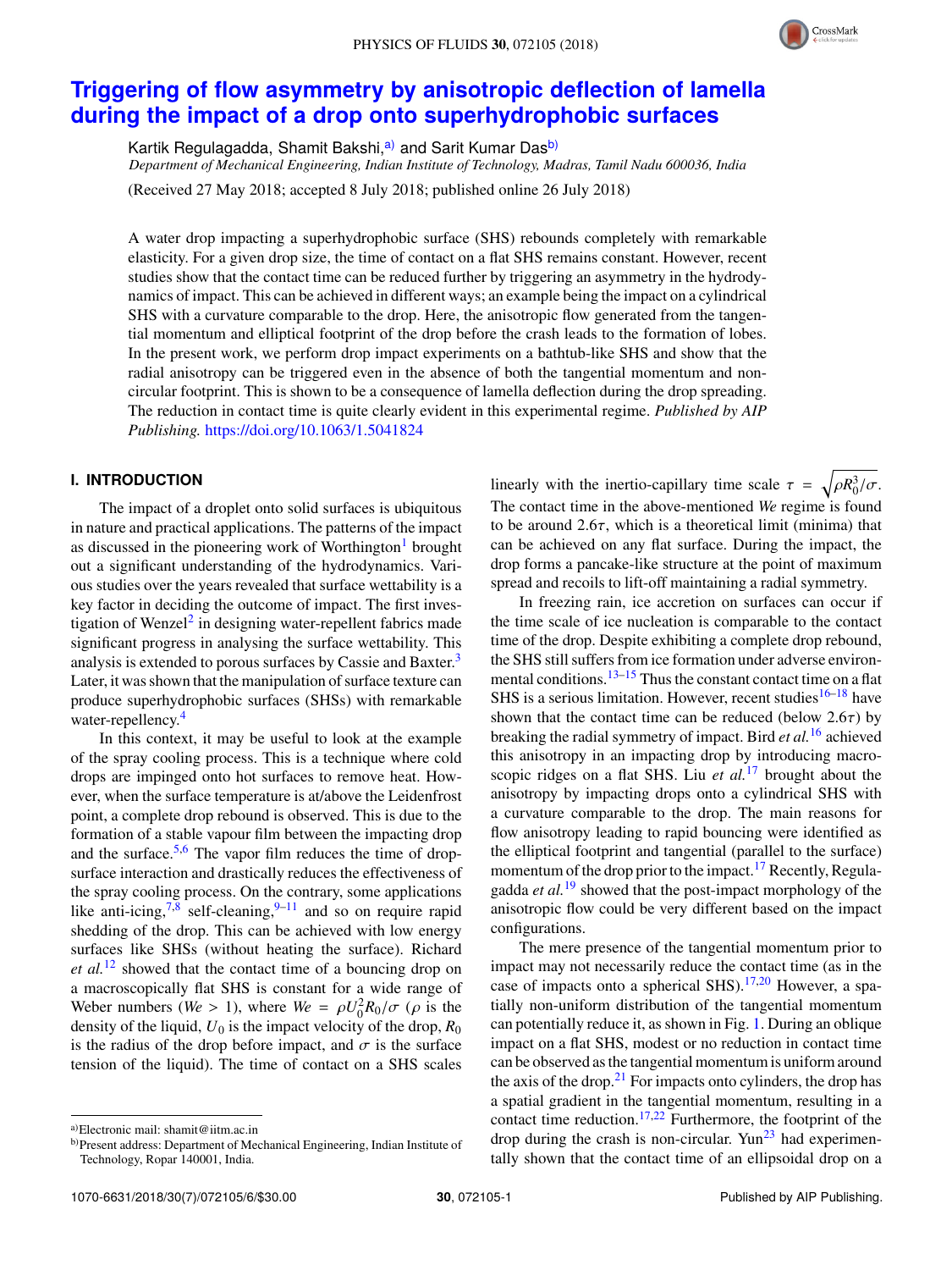| Sketch                                         | $M_t$ -<br>Tangential<br>momentum<br>of the<br>impacting<br>drop | Volume on<br>which $M_t$ acts                     | SHS type | Footprint    | $\bf {Context}$ time<br>reduction |
|------------------------------------------------|------------------------------------------------------------------|---------------------------------------------------|----------|--------------|-----------------------------------|
| a<br>$U_{\scriptscriptstyle 0} \big\downarrow$ |                                                                  | Complete drop<br>volume                           | Flat     | Circular     | Modest / No                       |
| b<br>$U_0$                                     | ×                                                                | None                                              | Flat     | Elliptical   | Yes                               |
| $\bf c$<br>$U_{0}$<br>$\Omega^*$<br>$\Omega^*$ |                                                                  | Only on the<br>spherical<br>segments $(\Omega^*)$ | Bathtub  | Non-circular | Yes                               |
| $\mathbf d$<br>$U_{0}$                         | ×                                                                | None                                              | Bathtub  | Circular     | Addressed<br>in this<br>paper     |

FIG. 1. Sketch showing different impact configurations: (a) oblique impact of a spherical drop on a flat SHS, (b) normal impact of an ellipsoidal drop on a flat SHS, and (c) and (d) normal impact of a spherical drop on a bathtub-like SHS.

flat SHS can be 30% lower than that of a spherical drop with equal volume. The above studies demonstrate that the nonuniform tangential momentum and/or non-circular footprint of the impacting drop trigger the anisotropic flow, leading to the reduction in the contact time.

In the present work, we have designed our experiments in a way that the drop footprint can be changed from noncircular to circular. Consequently, the non-uniform tangential momentum of the impacting drop (from here on, this is simply referred to as tangential momentum) changes from non-zero to zero [see Figs.  $1(c)$  and  $1(d)$ ]. From these experiments, we can observe an intermediate regime where the radially anisotropic flow is triggered even in the absence of any tangential momentum or non-circular footprint. The detailed description of the experimental setup and procedure is given in Sec. II.

## **II. EXPERIMENTAL METHOD**

Figure 2 shows the setup (not to scale) used for the drop impact experiments. Isosceles trapezoidal cross sections (bathtub-like) are machined on substrates (see Fig. 3) using

the wire-cut electric discharge machining process with varying flat base width  $(0 \le w \le 8 \text{ mm})$ . For  $0 < w < D_0$  ( $D_0$  is the drop diameter), it should be noted that the drop impinges partly onto the inclined face during the crash [see Figs.  $3(a)$ ]



FIG. 2. The setup used in the experiments. The image shown is not to scale.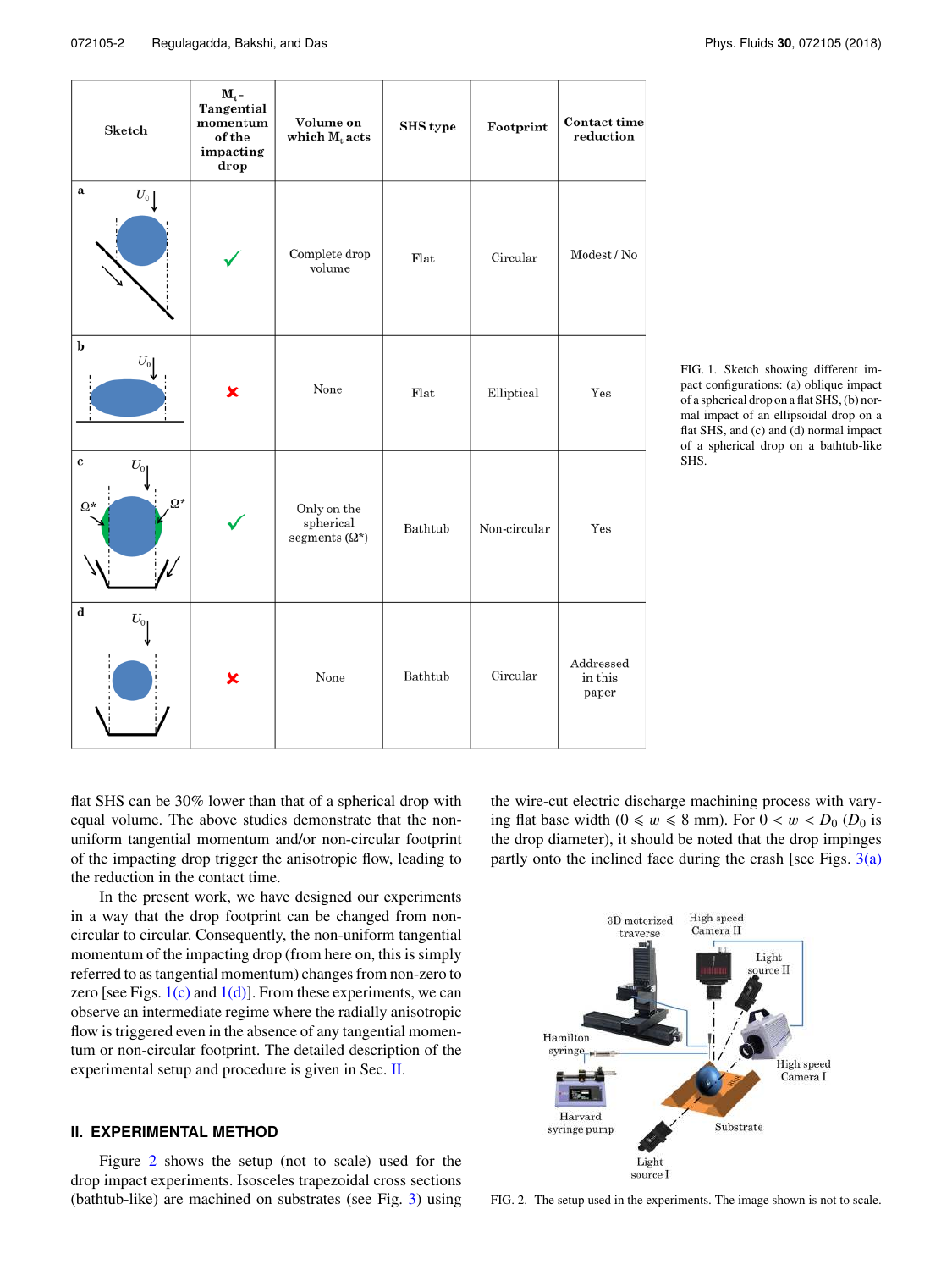and  $3(b)$ ]. Furthermore, the footprint is non-circular. To eliminate these two effects on the impact hydrodynamics, the width of the flat region  $(w)$  is increased in steps. Thus,  $w \ge D_0$  indicates the configuration having zero tangential momentum with a circular footprint [see Figs.  $3(c)$ – $3(f)$ ]. The maximum value of  $w$  is selected in a way that the droplet after the end of spreading remains completely within the flat valley at *We* ∼ 21 [see Fig. 3(f)]. The angle ( $\theta$ ) of the trapezoidal sections is selected to be  $5^\circ$ ,  $15^\circ$ ,  $25^\circ$ ,  $45^\circ$ , and  $60^\circ$ . All the substrates are coated with superhydrophobic coatings from Ultra Ever Dry, Inc. The contact angle (>160 $^{\circ}$ ) and the roll-off angle (<5 $^{\circ}$ ) for the flat substrate indicate the superhydrophobic behavior. $^{24}$ Water droplets (HPLC grade) are impacted onto the center of the flat base with *We* ∼ 10, 21, and 28 from a calibrated needle with an outer diameter of 0.72 mm. The needle is positioned approximately at the flat base center with the aid of a 3D motorized traverse. The radius of the droplet in the experiments is  $R_0 = 1.49 \pm 0.02$  mm, unless otherwise stated. The density and surface tension values of water are taken as  $1000 \text{ kg/m}^3$ and 0.073 N/m, respectively. The impacts are recorded using synchronised high-speed cameras (Photron SA4 and Fastcam

Mini UX100) from the side and top views with a frame rate of 8000 Hz. All the images are processed using open source image software Fiji ImageJ (1.51n). The contact time is the interval between the first time instant when any point of the drop surface comes in contact with the solid substrate and the time instant of complete liquid detachment from the substrate. This is obtained from the side view images. The configuration of an impact is represented as  $S_{w/D_0}^{\theta}$ . Thus,  $S_{0.17}^{45}$  represents the impact with  $\theta = 45^\circ$  and  $w/D_0 = 0.17$ .

### **III. CONTACT TIME**

Figure 4 (Multimedia view) shows the drop impact morphology of  $S_{0.17}^{45\degree}$  and  $S_1^{45\degree}$  configurations at  $W_e \sim 21$ . In  $S_{0.17}^{45\degree}$  $(w < D_0)$ , the footprint of the drop is non-circular and tangential momentum is present. Hence, the flow asymmetry and the resultant reduction in the contact time can be attributed to these factors.<sup>17,19</sup> A jet along the valley can be noticed in the top view images of Fig.  $4(a)$  (Multimedia view). The stretch of the jet is dependent on the magnitude of the tangential momentum imparted to the drop. As  $w$  decreases, the volume of the

> FIG. 4. Side and top views of impact configuration: (a)  $S_{0.17}^{45\degree}$ , *We* = 19.8 and (b)  $S_1^{45^\circ}$ , *We* = 22.2. The time indicated in each frame is non-dimensionalized with the inertio-capillary time scale  $(\tau)$ . The scale bars in the insets represent 3 mm. The videos are available in the supplementary material. Multimedia views: https://doi.org/10.1063/1.5041824.1; https://doi.org/10.1063/1.5041824.2

FIG. 3. Sketch showing the configuration of impact. Sketches (a) and (b) indicate the configuration where  $w < D_0$ . It can be clearly seen that the footprint or the shadow of the drop on the substrate





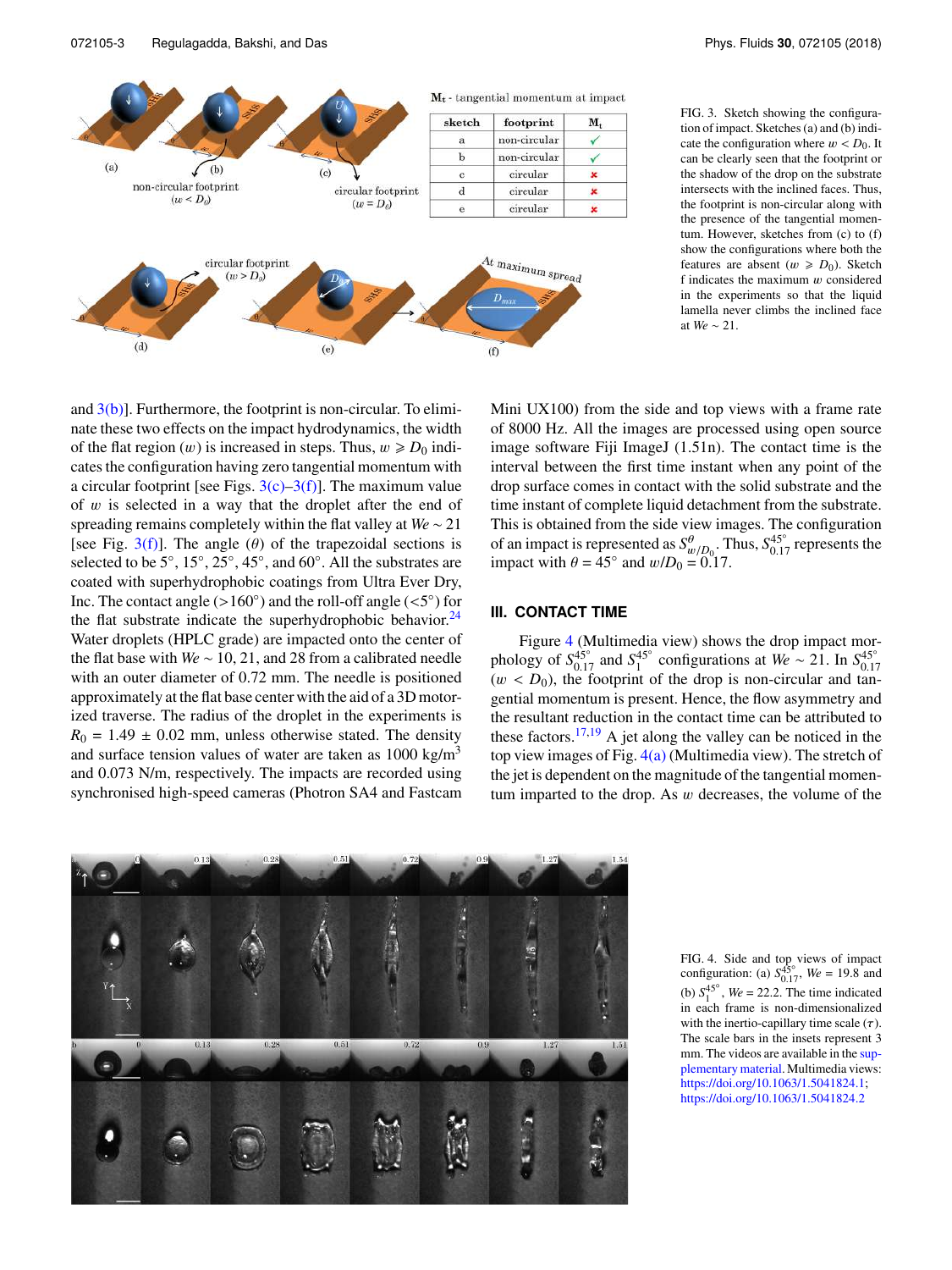spherical segment (of the drop) interacting with the inclined face increases, producing a higher tangential momentum and a longer stretch of the jet. $19$  We can also observe the formation of secondary droplets from the jet. Interestingly, the configurations with  $w \ge D_0$  [see Fig. 4(b) (Multimedia view)] produce asymmetric structures even though the tangential momentum, as well as the non-circular footprint, is absent. The recoiling of the drop is rapid downhill, allowing early lift-off in comparison with a flat SHS. Experiments were performed on the substrates with different angles  $(\theta)$ . Similar results were noticed for  $S^{15}$ <sup>c</sup>,  $S^{25}$ <sup>c</sup>, and  $S^{60}$ <sup>c</sup> (see the supplementary material for movies).

Figure 5 shows the contact time plotted against  $w/D_0$  for all the impact configurations ( $S_{w/D_0}^{\theta}$ ) at *We* ∼ 21. For the regime where the tangential momentum exists  $(w < D_0)$ , the contact time reduction is substantial and fairly constant for a fixed  $\theta$ . It should be noted that the reduction in the case of  $S^5$ <sup>°</sup> is not appreciable as this configuration is close to a flat surface. In the  $w \ge D_0$  regime, the contact time rapidly increases with w. Here, the asymmetry is triggered by the deflection of a part of lamella as other mechanisms are absent. As w approaches *Dmax* (maximum spread), the contact time is same as that of a flat SHS as no lamella deflection takes place. Similar results are observed at *We* ∼ 10 and 28 (see the supplementary material). Additional experiments are performed to study the effect of impact velocity on the phenomenon by varying the drop release height. It can be observed from Fig.  $6(a)$  that the contact time reduces as *We* is increased (for a fixed w). We also performed experiments with a drop diameter  $(D_0)$  of ~ 1.8 mm at *We* ∼ 11. Once again, we can observe the contact time reduction in the  $w \ge D_0$  regime [see Fig. 6(b)]. Finally, the effect of inclination angle  $\theta$  on the contact time in this regime can be noticed in Fig. 5. As  $\theta$  decreases, the rate at which the contact time  $(\tau_s/\tau)$  approaches the value 2.6 (contact time on a flat SHS) increases. Thus, the contact time reduction because of the lamella deflection is evident over a wide range of Weber numbers, droplet diameters, and configurations of the macro-structure.

Figures 5 and 6(b) also show the contact time calculated from the number of lobes (*l*), as defined by Gauthier *et al.*<sup>25</sup> The



FIG. 5. Plot showing the non-dimensional contact time  $(\tau_s/\tau)$  with  $w/D_0$  at *We* ∼ 21 for a drop diameter of *D*<sub>0</sub> ∼ 2.98 mm. Here,  $\beta_{max}$  indicates the maximum spread length non-dimensionalised with the drop diameter  $D_0$  on a flat substrate for *We* ∼ 21. The number of lobes formed during impact on macro-ridges as defined by Gauthier *et al.*<sup>25</sup> is indicated by *l*. The dashed horizontal line acts as a guide to the eye. The error bars show the uncertainty in the contact time.



FIG. 6. (a) Figure showing the variation of non-dimensional contact time ( $\tau_s/\tau$ ) with *We* for different  $w/D_0$  (of  $S^{45^\circ}$ ) and a drop diameter of *D*<sub>0</sub> ∼ 2.98 mm. As *We* increases, the contact time reduction is higher except for  $w/D_0 = 2.7$  which acts as a flat surface for the selected *We*. (b) Plot showing the variation of non-dimensional contact time ( $\tau_s/\tau$ ) with  $w/D_0$  for a drop diameter of *D*<sup>0</sup> ∼ 1.8 mm at *We* ∼ 11. The contact time reduction in the  $w \ge D_0$  regime is evident here also. The error bars in both the plots indicate the uncertainty in the contact time.

flow anisotropy leads to the redistribution of the droplet volume  $(V_0)$  into lobes which have lower volume  $(V_l < V_0)$ . The reduced inertio-capillary time for a lobe is given by  $\sqrt{\rho V_l^3/\sigma}$  $(V_l = V_0/l)$ . This approach holds good only when the droplet volume is distributed equally in all the lobes. However, in the present experiments, the droplet volume is not equally distributed in the lobes. Thus, we can notice that (in Figs.  $5$  and  $6$ ) the contact time falls in the window of non-integer values of *l* (between 1-2, 2-3, and so on). This is similar to the impacts at an offset to a ridge as mentioned in the supplementary material of Gauthier *et al.*<sup>25</sup>

To investigate the spreading dynamics of the impact in the  $w \ge D_0$  regime, we consider the spread in two directions, namely, X and Y [see Fig. 4 (Multimedia view) and the insets of Fig.  $7(a)$ ]. The spread length along X (obtained from the side view) is the projection of the actual spread on the surface as a portion of the drop spreads on the inclined face. Hence, we consider the total spread length (*Dtotal*) parallel to the surface at any time *t* [see the inset of Fig. 7(a)]. It should be noted that *Dtotal* is the summation of the spread lengths on the flat and inclined regions. If  $D<sub>x</sub>$  represents the horizontal spread length [as shown in the inset of Fig.  $7(a)$ ] at any time instant *t*, then

$$
D_{total} = \begin{cases} w + (D_x - w) / \cos \theta & \forall \quad D_x > w \\ D_x & \forall \quad D_x \le w \end{cases}
$$

.

The spread length along the valley (obtained from the top view) at the same time instant *t* is considered to be  $D_y$ .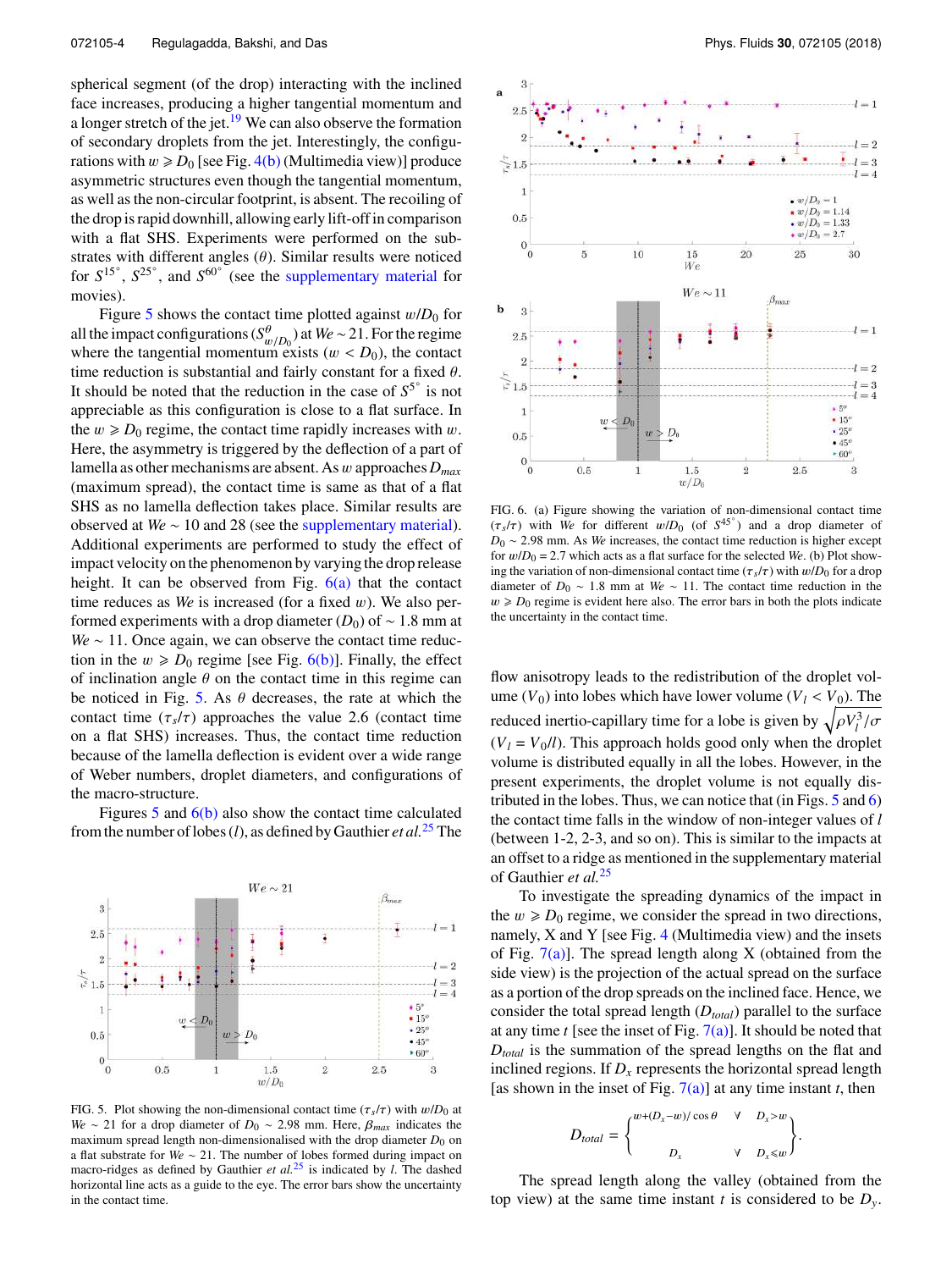

FIG. 7. (a) Plot showing the non-dimensional spread length  $(D_{total}/D_0$  and  $D_y/D_0$ ) with time (t/ $\tau$ ) of  $S_{1,33}^{45}$  and  $S_{2,7}^{45}$  configurations at  $We \sim 21$  for a drop<br>diameter of  $D_0 \sim 2.98$  mm. The images in the inset show  $D_{total}$ ,  $D_x$ , and  $D_y$ at any time instant *t*. Additional snapshots in the inset indicate the variation of  $D_y$  with  $t/\tau$  at selected time instants. The local minimum of  $D_y$  can be clearly observed during the recoiling phase. (b) Plot showing  $\frac{D_{total,max}/D_0}{We^{0.25}}$ with w/*D*<sub>0</sub> for *We* ~ 10, 21, and 28. The value of  $D_{total, max}/D_0$  matches well with the scaling of Clanet *et al.*<sup>26</sup> and remains fairly constant for all the configurations in the regime  $w \ge D_0$ . Images in the inset show the  $D_{total,max}$ for *S*1.14 configurations at *We* ∼ 21. The dashed horizontal line indicates the average of  $D_{total,max}$  in the  $w \ge D_0$  regime.

In the Y-direction, the liquid always stays in the flat region and hence the measurement is similar to the  $D_x < w$  case. We consider the configurations  $S_{1,33}^{45^\circ}$  and  $S_{2,7}^{45^\circ}$  at  $W_e \sim 21$  to show the time evolution of  $D_{total}$  and  $D_y$  [see Fig. 7(a)]. The plot shows that  $D_{total} \sim D_y$  up to the time to reach maximum  $D_{total}$  in both the configurations. In fact,  $D_{total,max}/D_0 \sim We^{0.25}$ matches well with the scaling of Clanet *et al.*<sup>26</sup> for all the  $S^{\theta}_{w \geq D_0}$ configurations [see Fig.  $7(b)$ ]. This signifies that the spread length is fairly isotropic even in the presence of the inclined face in the X direction during the inertial regime. This could be due to the fact that the spreading is more dependent on the rim inertia which should be similar (during most of the spreading phase) in both the cases. The anisotropy in the lamella gets triggered only toward the end of the spreading or the beginning of the retraction phase. Thus the recoiling in the X-direction is rapid compared to the Y-direction, as shown in Fig.  $7(a)$  (for  $S_{1,33}^{45^\circ}$ ). The velocity of retraction in the Y-direction is fairly comparable to that of a flat SHS during the initial stages of recoiling. It should be noted that there is a local minimum of  $D_y$  in  $S_{1,33}^{45^\circ}$  configuration (see the snapshots in the inset of Fig. 7). This is because of the globule formation, as shown in the inset of Fig.  $7(a)$ . The globules are formed due to the internal flow structure developed within the droplet.  $D<sub>y</sub>$  keeps

on reducing until a point in time where the globules formed on either side of Y-axis (valley) merge. This fusion of globules increases  $D<sub>v</sub>$  temporarily, as shown in the snapshots (inset) of Fig.  $7(a)$ . Finally, the drop lifts-off before the recoiling in the Y-direction is complete.

#### **IV. CONCLUSION**

With a systematic experimental procedure, we have shown that the non-uniform tangential component of the momentum and non-circular footprint of an impacting drop onto SHS is not always a requirement to produce anisotropic flows during a drop impact. Even a lamella deflection can trigger the flow asymmetry and eventually reduce the contact time. This is demonstrated with the aid of the bathtub geometry of SHS. The phenomenon is dependent on the ratio of flat region width (of the bathtub) to drop diameter  $(w/D_0)$ , inclination of the sloping face of the bathtub  $(\theta)$ , and the Weber number (*We*). The effect of each parameter on the contact time is studied in the  $w > D_0$ regime (where the lamella deflection takes place). Keeping the other parameters constant in this regime, a decrease in  $w/D_0$  results in a higher contact time reduction. Furthermore, the variation of contact time with  $w/D_0$  is very rapid in this regime. For a given  $w/D_0$ , an increase in  $\theta$  or *We* results in lower contact times. The spread length in the inertial regime is fairly isotropic even though the bathtub structure deflects the lamella. However, anisotropic flow is initiated internally in the lamella resulting in rapid recoil along the inclined face than along the valley. This anisotropy in recoiling leads to asymmetric liquid structures (which lift off separately), resulting in contact time reduction.

#### **SUPPLEMENTARY MATERIAL**

See supplementary material for the videos pertaining to a selected impact configurations ( $S^{\theta}_{w/D_0}$ ). Movie 1: Drop impact movie with configuration  $S_{0.5}^{45\degree}$  (*We* = 21.4, *D*<sub>0</sub> = 2.98 mm). Movie 2: Drop impact movie with configuration  $S_{1.14}^{45^\circ}$  (*We* = 20.5,  $D_0 = 2.98$  mm). Movie 3: Drop impact movie with configuration  $S_{1.6}^{45\degree}$  (*We* = 22.3, *D*<sub>0</sub> = 2.98 mm). Movie 4: Drop impact movie with configuration  $S_{2.7}^{45\degree}$  (*We* = 20.7, *D*<sub>0</sub> = 2.98 mm). Movie 5: Drop impact movie with configuration  $S_{1,14}^{25}$ <sup>o</sup> (*We* = 21.6, *D*<sup>0</sup> = 2.98 mm). Movie 6: Drop impact movie with configuration  $S_{1.6}^{25\degree}$  (*We* = 22.8, *D*<sub>0</sub> = 2.98 mm). Movie 7: Drop impact movie with configuration  $S_{1.14}^{60^\circ}$  (*We* = 22.7,  $D_0 = 2.98$  mm). Movie 8: Drop impact movie with configuration  $S_{1.6}^{60\degree}$  (*We* = 21.4, *D*<sub>0</sub> = 2.98 mm). Movie 9: Drop impact movie with configuration  $S_{1.33}^{45\degree}$  (*We* = 11.1, *D*<sub>0</sub> = 2.98 mm). Movie 10: Drop impact movie with configuration  $S_{1,33}^{45\degree}$ (*We* = 26.4, *D*<sup>0</sup> = 2.98 mm). Movie 11: Drop impact movie with configuration  $S_{1.11}^{45\degree}$  (*We* = 11.4, *D*<sub>0</sub> = 1.8 mm).

#### **ACKNOWLEDGMENTS**

The authors declare no financial conflict of interest.

<sup>&</sup>lt;sup>1</sup>A. M. Worthington, "On the forms assumed by drops of liquids falling vertically on a horizontal plate," Proc. R. Soc. London **25**, 261–272 (1876). <sup>2</sup>R. N. Wenzel, "Resistance of solid surfaces to wetting by water," Ind. Eng. Chem. **28**, 988–994 (1936).